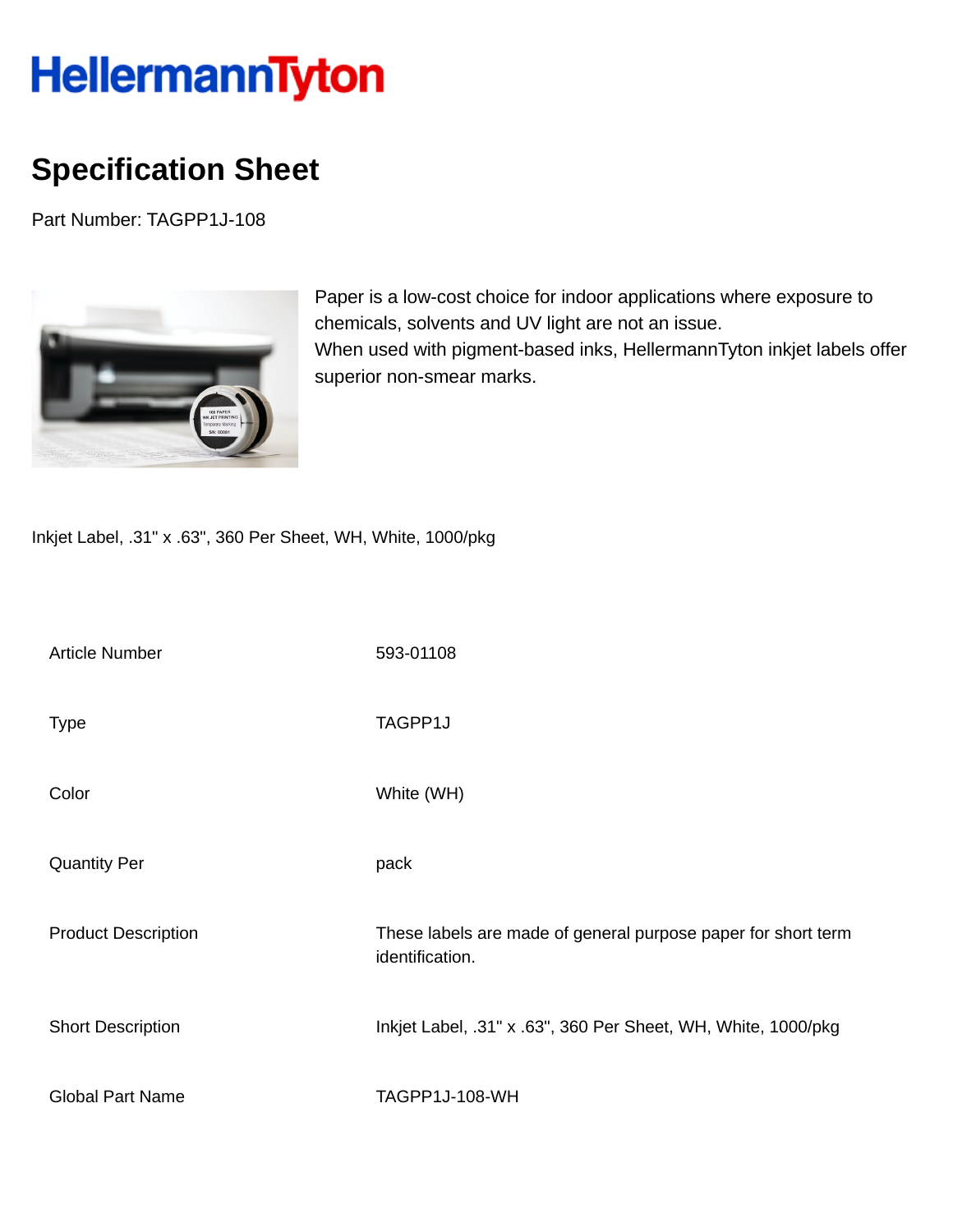| Width W (Imperial)                    | 0.625                               |
|---------------------------------------|-------------------------------------|
| Width W (Metric)                      | 15.87                               |
| <b>Bundle Diameter Min (Imperial)</b> | .21                                 |
| <b>Bundle Diameter Min (Metric)</b>   | 5.40                                |
| <b>Bundle Diameter Max (Imperial)</b> | .48                                 |
| <b>Bundle Diameter Max (Metric)</b>   | 12.10                               |
| Thickness T (Metric)                  | 64.0                                |
| Height H (Imperial)                   | 0.31                                |
| Height H (Metric)                     | 7.87                                |
|                                       |                                     |
| Material                              | Type 108, Ink Jet White paper (108) |
| <b>Material Shortcut</b>              | 108                                 |
| Adhesive                              | Acrylic                             |
| <b>Halogen Free</b>                   | No                                  |
| <b>Adhesive Operating Temperature</b> | -51°F to +200°F (-46°C to +93°C)    |
| <b>Operating Temperature</b>          | -40°F to +199°F (-40°C to +93°C)    |